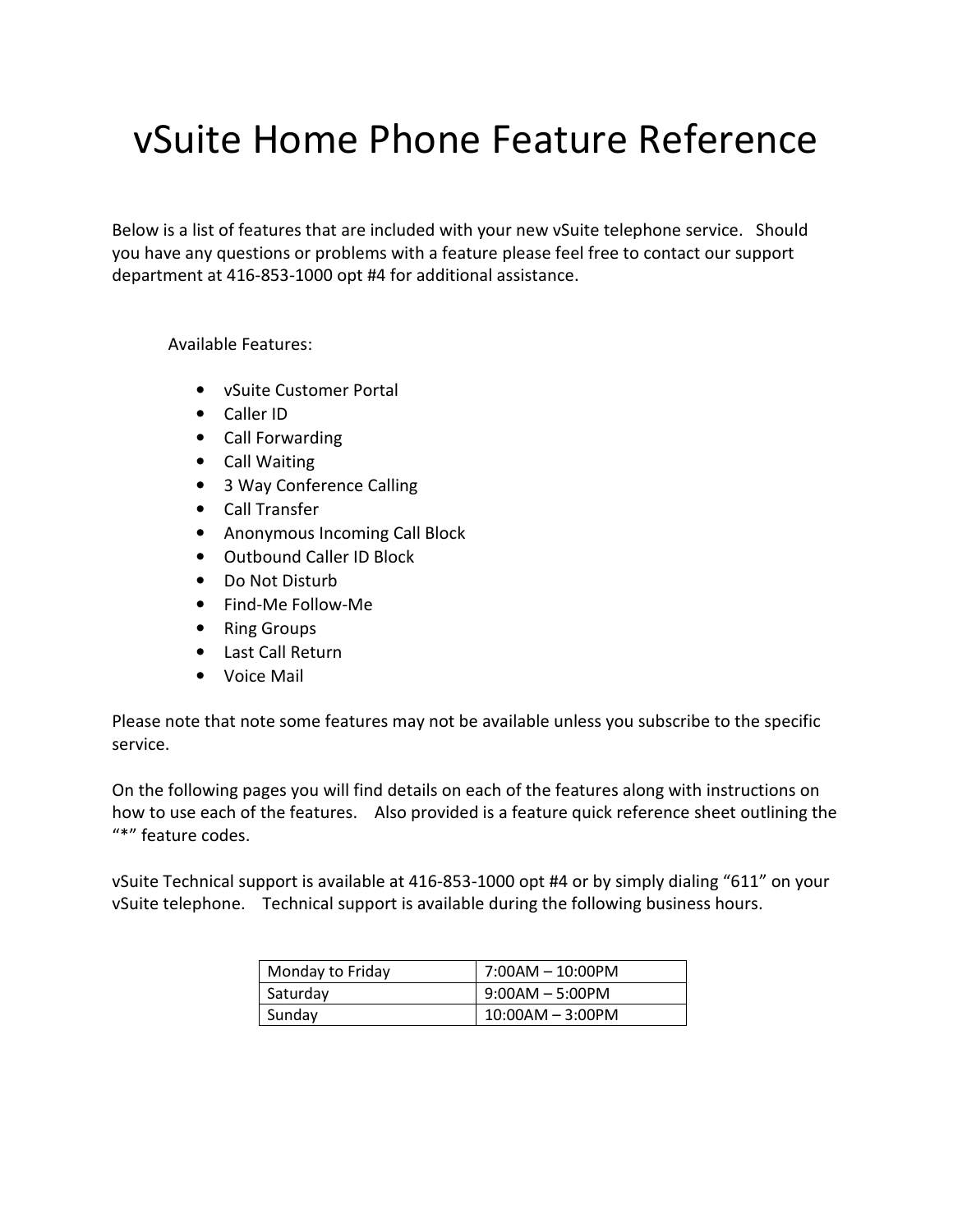## Feature Details and Use

#### vSuite Customer Portal:

A number of features on your telephone service are available via the vSuite Customer Portal. This online portal can be accessed using your eSuite login credentials. If you have misplaced your credentials, you will need to contact Technical Support for assistance. Below are instructions on how to login to the vSuite Portal.

Open a web browser and enter "http://homephone.esuite.ca" in the location / address bar. You will be presented with a login page. Once you login, you will be at the Portal Main page.

#### vSuite Home Phone Management Portal

Call Forward | FindMe-FollowMe | Do Not Disturb | Anonymous Block | Ring Group | VoiceMail | Logout

| Phone Number 6472594199 Status Active |  |  |  |
|---------------------------------------|--|--|--|
|---------------------------------------|--|--|--|

| <b>Call Forward</b>                                     | Disabled  Find-Me Follow-Me  Disabled  Do Not Disturb  Disabled |                                          |  |
|---------------------------------------------------------|-----------------------------------------------------------------|------------------------------------------|--|
| $\ $ Anonymous Call Block $\ $ Disabled $\ $ Ring Group |                                                                 | $\ $ Disabled $\ $ Rings until VM $\ $ 4 |  |

#### Last 15 Calls on your line

| Date / Time              | $\blacksquare$ | Caller ID                          | Calling Number  Called Number   Status   Duration (sec) |             |                |  |
|--------------------------|----------------|------------------------------------|---------------------------------------------------------|-------------|----------------|--|
| 2010-04-08 09:51:08  OUT |                | IDemo User - 6472594199 6472594199 |                                                         | ‼*98        | IANSWERED      |  |
| 2010-04-08 08:24:13  IN  |                | lliasl - 4166217255                | 4166217255                                              | 16472594199 | IIANSWERED II5 |  |
| 2010-04-08 08:23:48  OUT |                | Demo User - 6472594199  6472594199 |                                                         | 4166217255  | IFAILED        |  |

The Main page provides you with a quick view of your current telephone status, along with the status of a number of features. The page also provides a list of the last 15 calls to and from your phone line.

Now that you are logged in to the Home Phone Portal, we can look at the features and how you can use the portal to set them up.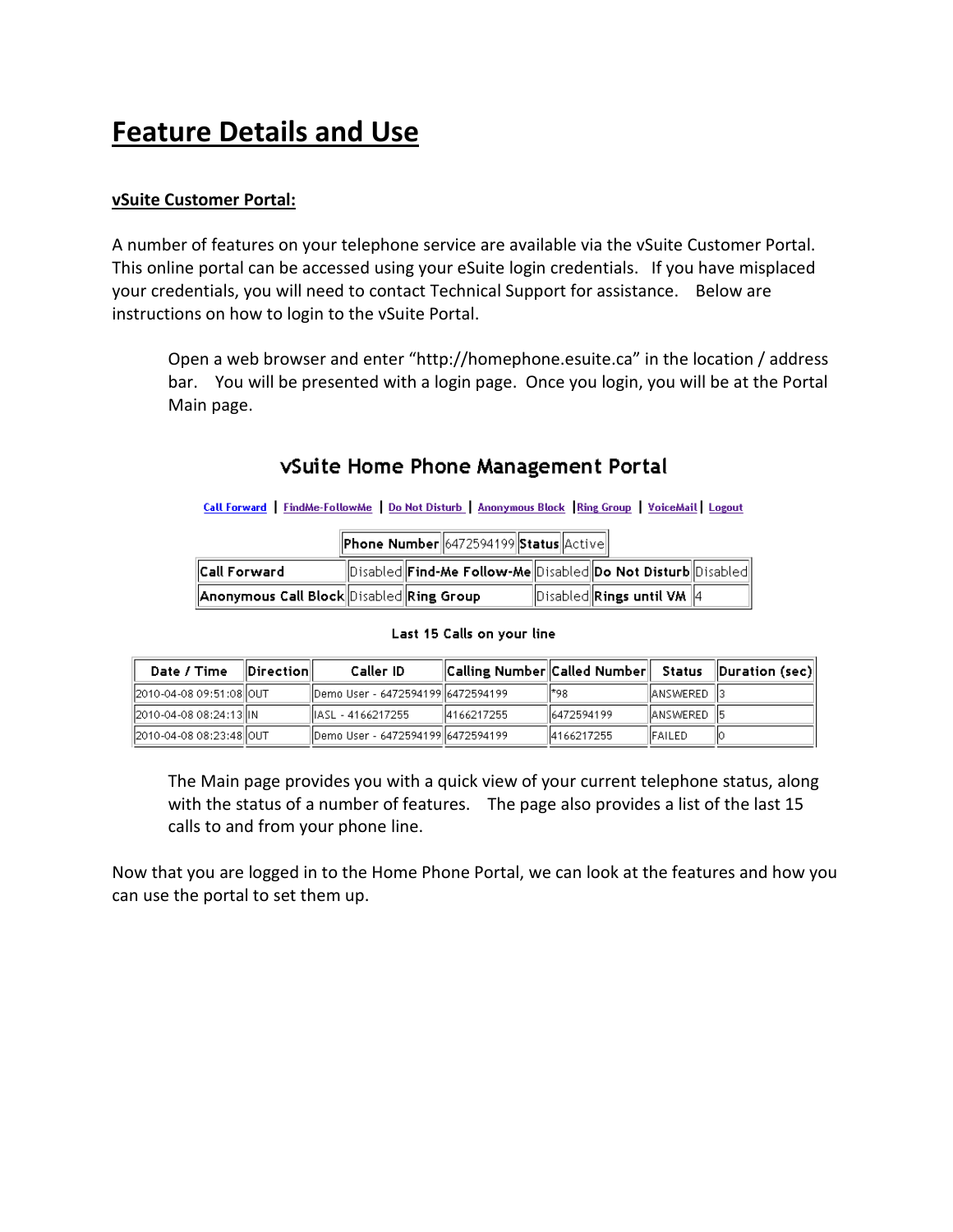#### Call Forwarding

The call forwarding feature allows you to forward your telephone to another phone number such as your cell phone. While the call forwarding feature is enabled all calls to your vSuite telephone number will be sent directly to the forwarding telephone number. Calls will **NOT** ring on your home phone, and calls that are not answered on the call forwarded number will also NOT be able to leave you a voice mail on your home phone voicemaill.

The feature may be enabled via the Home Phone Portal as well as via a "\*" feature code from any telephone connected to the Home Phone service. Instructions on how to configure call forwarding using either method are below.

#### Setup via Home Phone Portal:

#### Activate:

- 1. Login to the home phone portal, from the main page. Click on the link labeled "Call Forward" (near the top left of the page).
- 2. The call forwarding screen will be presented to you. On this screen ,enter the 10 digit local number where you would like to have all calls forwarded and then click the activate button.

| Call Forward Currently Disabled         |  |  |
|-----------------------------------------|--|--|
| $\ $ Call Foward Number $\ $ 4168531000 |  |  |
| Activate                                |  |  |

3. After you have clicked "Activate', the screen will refresh and the call forwarding will be active until you remove it.

#### Remove:

- 1. Login to the home phone portal, from the main page. Click on the link labeled "Call Forward" (near the top left of the page).
- 2. The call forward screen will be presented to you. On this screen click the "Remove Forward" link.



3. After you have clicked "Remove Forward" the screen will re-fresh and call forwarding will now be disabled.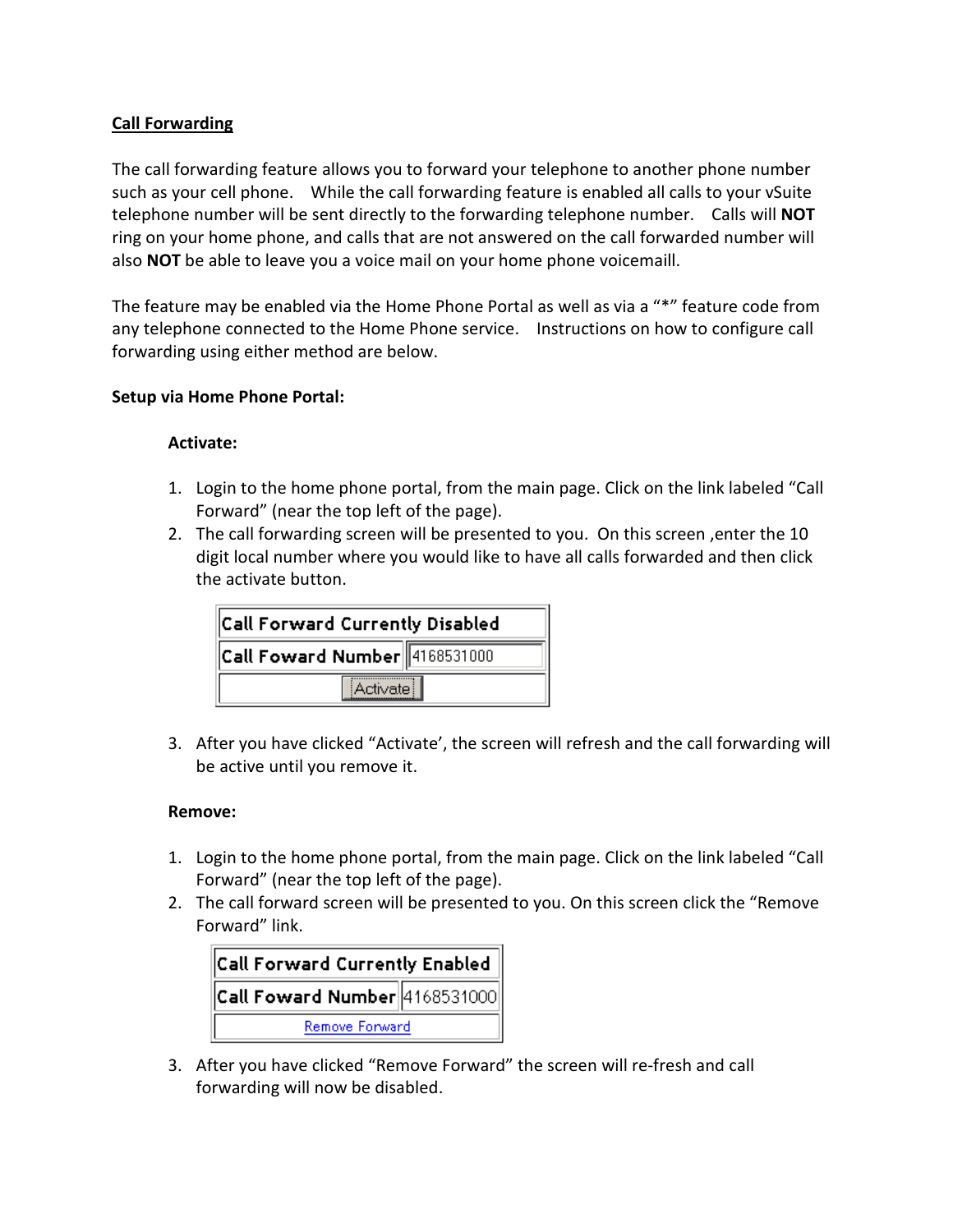#### Setup via "\*" code:

#### Activate:

- 1. From any phone connected to your vSuite service dial "\*72"
- 2. You will be prompted to enter the telephone number you wish to call forward your telephone service to. Once you have entered the 10 digit local number, press the # key. The system will read you back the number and ask you to confirm that it is correct.
- 3. Once you have confirmed, the system will tell you the call forwarding is active. From that point any calls to your vSuite phone service will be forwarded to the number you entered in step #2.

#### Remove:

- 1. From any phone connected to your vSuite service dial "\*73"
- 2. The system will tell you the call forwarding has been removed and now all calls to your vSuite phone service will ring at your home again.

#### Call Waiting

Call waiting allows you to receive another incoming call while you are already on the phone. You will hear a beep in your ear when the second call arrives. If your phone supports caller ID, you will also be able to see the caller ID information of the second call. If you wish to answer the second call, press the "flash" button on your phone and the first call will be placed on hold and you will then be connected to the second caller. If your phone does not have a "flash" button,you may also press the receiver hang-up button. You may use the "flash" or "hook" button to toggle between the two calls.

#### Last Call Return

The Last Call Return feature allows you to find out the last number that called you. The feature is accessed using a "\*" code and can be accessed via any telephone connected to the vSuite service. To use this feature simply dial "\*69" on your telephone. If the last caller to your number had their caller ID blocked, the system will simply say that the number is unavailable.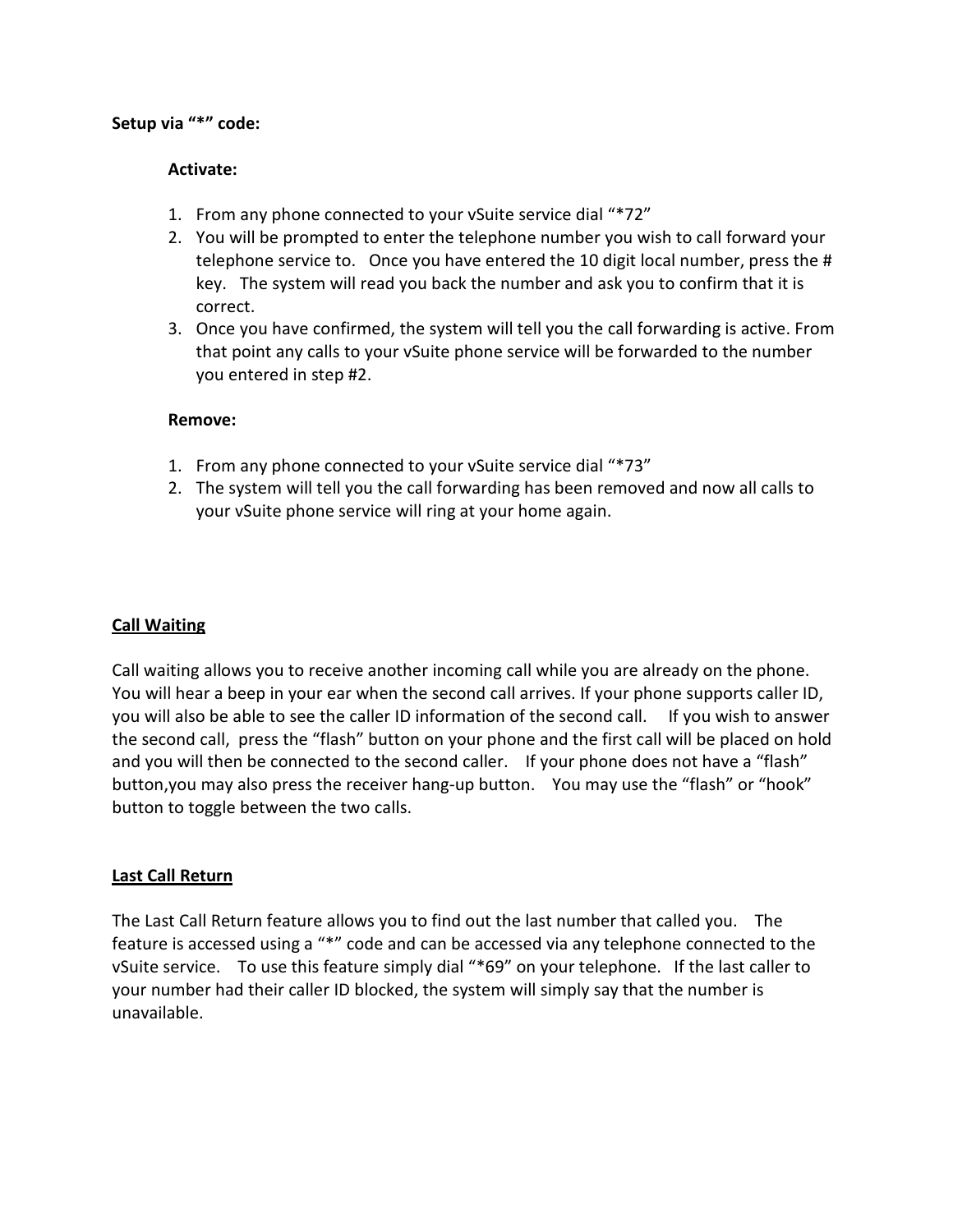#### 3 Way Conference Calling

With your vSuite telephone service you are able to create a 3Way conference call. The conference call may consist of yourself and two external telephone numbers.

#### Create a Conference:

- 1. Call the first person you want to create a conference with
- 2. Once your first call is connected, press the "hook" or "flash" button on your phone; you will hear dial tone again. Dial the number of the second person you want to call.
- 3. Once you are connected to the second caller press the "hook" or "flash" button again and all of you will now be entered in to a 3Way conference call.
- 4. When you are done, hang up the phone and the calls will be disconnected .

#### Call Transfer

The Call Transfer feature allows you to transfer a call that you are on to another telephone number. For example: you can transfer the call you are on from your home phone to your cell phone without having to disconnect and call back.

To use this feature simply press the "hook" or "flash" button on your phone. When you hear dial tone, dial the number you want to transfer the call to. When the phone you are calling is answered, hang up the home phone and the call will be transferred.

#### Outbound CallerID Block

CallerID Block allows you to place a call and block your caller ID information so that the person you are calling will not see your telephone number. This feature is enabled at the time of the call and is only active for the call you are making. You must use a "\*" feature code ahead of your dialing to enable this feature.

#### Usage:

 To block your caller ID simply dial "\*67" ahead of the number you're dialing. For example if you wanted to call 416-555-1234 and block your ID you would simply dial "\*674165551234". There is no need to wait or pause between \*67 and the number you want to call.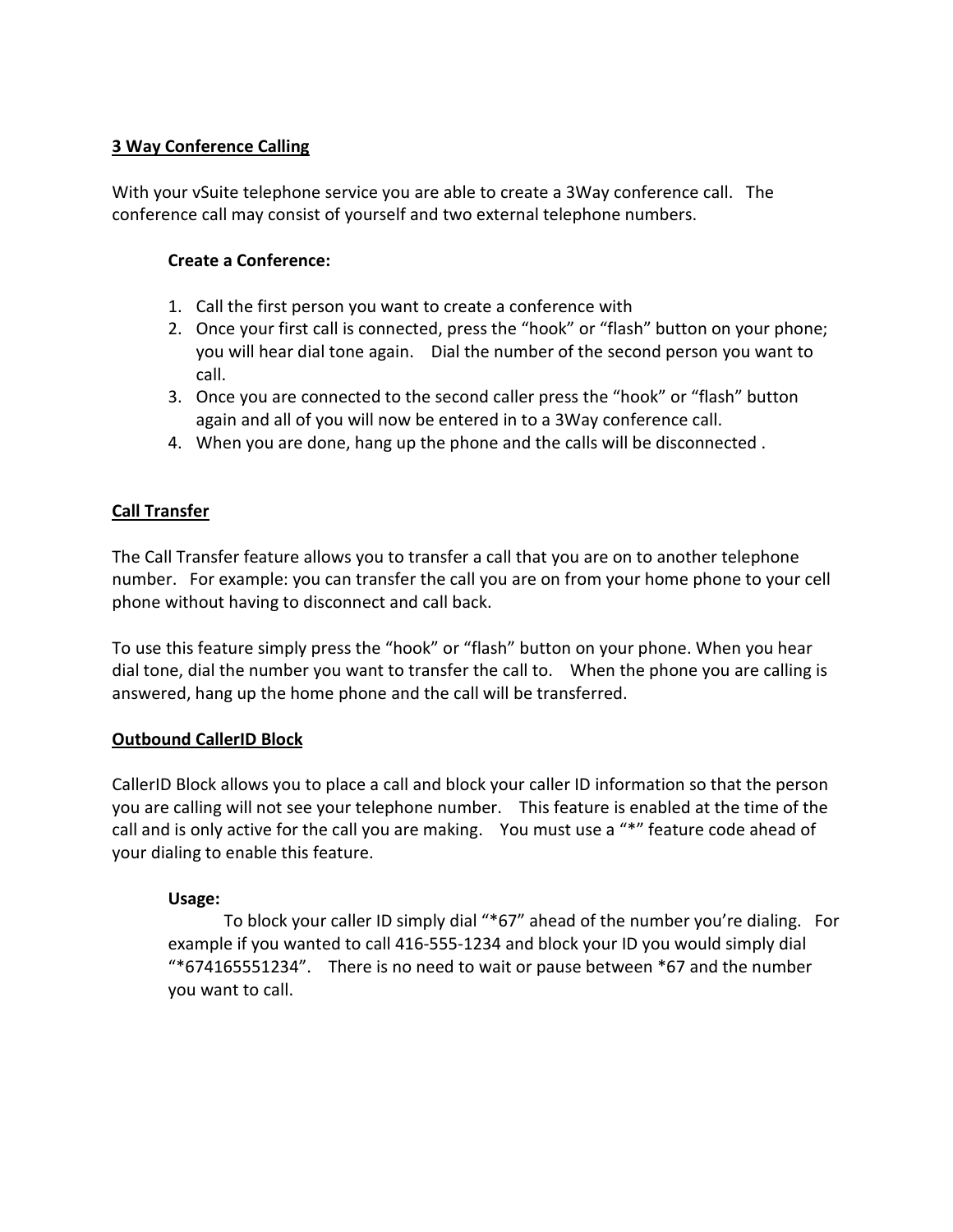#### Anonymous Incoming Call Block

Your vSuite phone service allows you to block all incoming calls that do not want you to see their caller ID information. Calls would typically show up as "Private" or "Anonymous" on your phone's display. When you activate this feature, anyone calling without caller ID information will be told that you do not accept calls without caller ID information and they will then hear a busy tone.

This feature may be activated via the Home Phone Portal or via a "\*" feature code from any phone connected to the vSuite service.

#### Setup via Home Phone Portal

#### Activate:

- 1. Login to the home phone portal, from the main page. Click on the link labeled "Anonymous Block".
- 2. You will be taken to the Enable Anonymous Call Block screen, simply click on the button labeled "Enable Anonymous Call Block"; the screen will re-fresh and the caller block will now be enabled.

#### Remove:

- 1. Login to the home phone portal, from the main page click on the link labeled "Anonymous Block".
- 2. You will be taken to the Disable Anonymous Call Block screen; click on the button labeled "Disable Anonymous Call Block"; the screen will re-fresh and the caller block will now be disabled.

#### Setup Via "\*" feature code:

#### Activate:

- 1. From any phone connected to the vSuite service dial "\*76"
- 2. You will hear the system tell you that the feature is enabled; from that point forward the call block feature will be turned on.

#### Remove:

- 1. From any phone connected to the vSuite service dial "\*77"
- 2. You will hear the system tell you that the feature is disabled; all calls will now ring to your home phone service.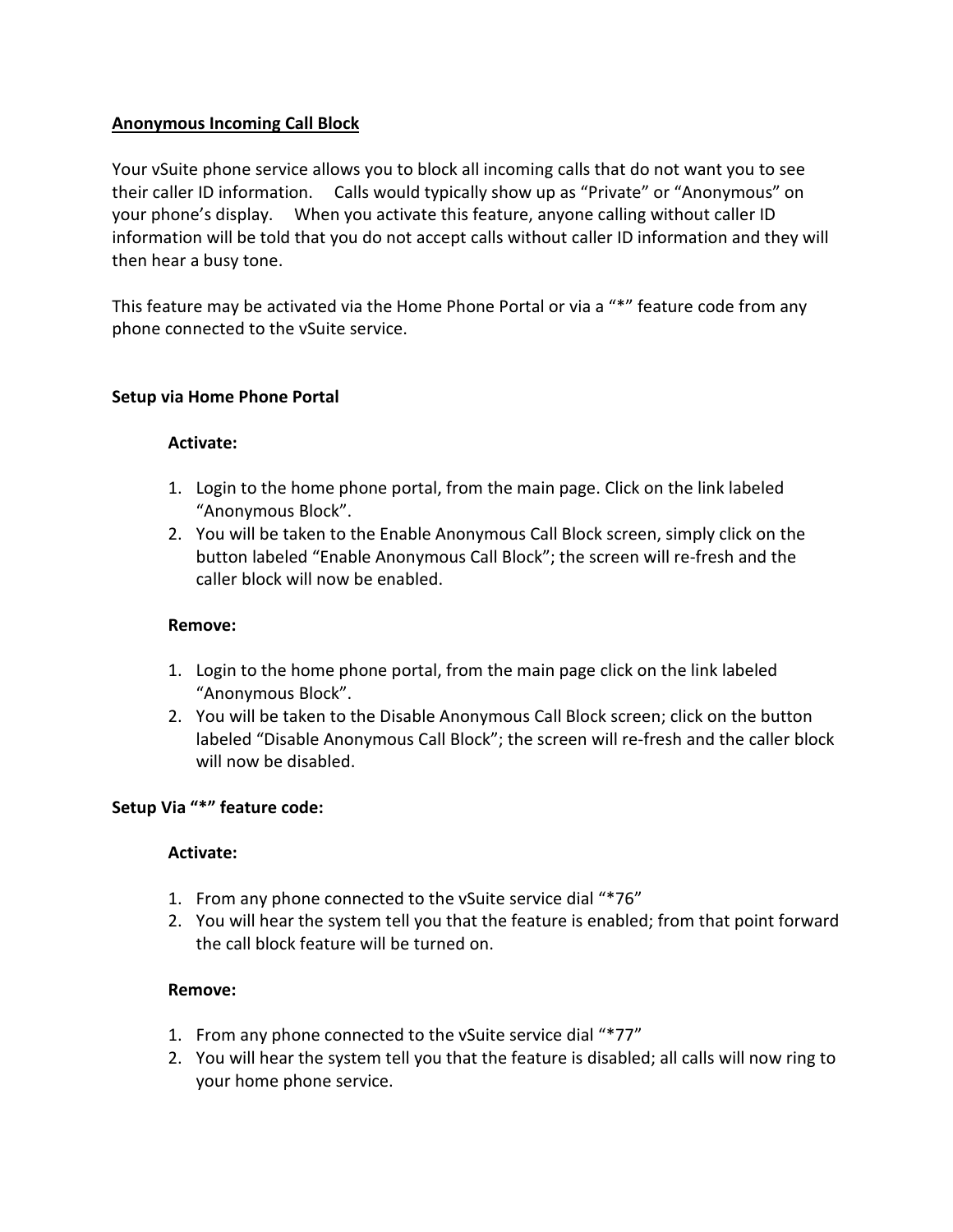#### Do Not Disturb

The "Do Not Disturb" feature will stop calls from ringing on the telephones connected to the vSuite service, and send the caller directly to voicemail. If you do not have voicemail with your vSuite service, the caller will be told that you are unavailable and please call back again later.

This service can be enabled via the Home Phone Portal or a "\*" Feature code.

#### Setup via Home Phone Portal:

#### Activate:

- 1. Login to the home phone portal, from the main page click on the link labeled "Do Not Disturb".
- 2. You will be taken to the Do Not Disturb screen; Click on the button labeled "Enable Do Not Disturb", the screen will refresh and all calls will no ring directly to voicemail and not to your phones.

#### Remove:

- 1. Login to the home phone portal, from the main page click on the link labeled "Do Not Disturb".
- 2. You will be taken to the Do Not Disturb screen, simply click on the button labeled "Disable Do Not Disturb", the screen will re-fresh and all calls will now ring on your telephones again.

#### Setup Via "\*" feature code:

#### Activate:

- 1. From any phone connected to the vSuite service dial "\*78"
- 2. You will hear the system tell you that the feature is enabled; from that point forward all calls will no longer ring on your phones and will be sent directly to voicemail.

#### Remove:

- 1. From any phone connected to the vSuite service dial "\*79"
- 2. You will hear the system tell you that the feature is disabled; all calls will now ring to your home phone service again.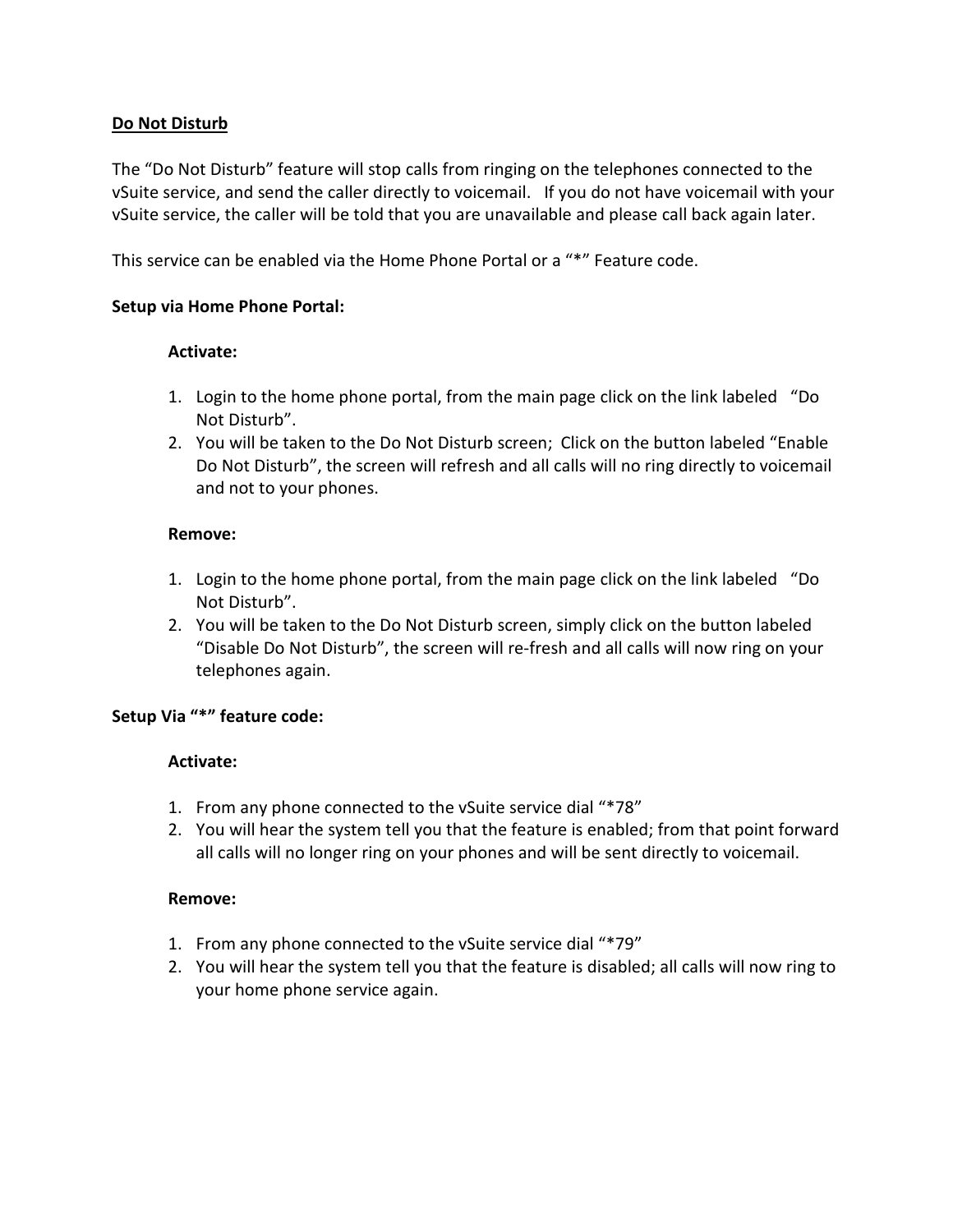#### Find-Me Follow-Me

The Find-Me Follow-Me feature allows you to define up to 3 telephone numbers that the system can try to reach you on if you do not answer your home phone. For example: if someone calls you on your vSuite service and you are not home and do not answer the phone the system will try to contact you on up to 3 numbers. The caller will be asked to record their name; and when you answer the phone, the system will ask you if you wish to accept a call from the caller. If you elect to answer, you will be connected. Iif you do not want to answer, the call will be sent to your vSuite voicemail.

This feature can only be enabled and disabled via the Home Phone Portal.

#### Setup via Home Phone Portal:

#### Activate:

- 1. Login to the home phone portal, from the main page click on the link labeled "Findme-Followme".
- 2. You will be taken to the Find Me Follow Me configuration screens. If you do not currently have any numbers defined, you will see a screen similar to the one below. This screen shows the feature as disabled and allows you to add the first number.

| $\ $ Find-Me Follow-Me Currently Disabled $\ $ |  |  |  |
|------------------------------------------------|--|--|--|
| Add Number                                     |  |  |  |
| Add Number & Activate                          |  |  |  |

3. Enter the first number you want the system to try to reach you on and then click "Add Number & Activate". Once you have at least one number defined the feature will be enabled. The screen will now refresh and you will see a screen similar to the one below.

| <b>Find-Me Follow-Me Enabled</b> |                  |  |  |
|----------------------------------|------------------|--|--|
| Number 1 4165552222              | Update<br>Remove |  |  |
| Number 2                         | Add New #        |  |  |
| Number 3                         | Add New #        |  |  |

This screen shows you that the feature is now enabled and allows you to now define two more numbers. The system will try to call each number for 20 seconds each in the order they are defined. If you don't have any other numbers to define you can simply click the "Back" button at the top of the page and you will be taken back to the portal home page.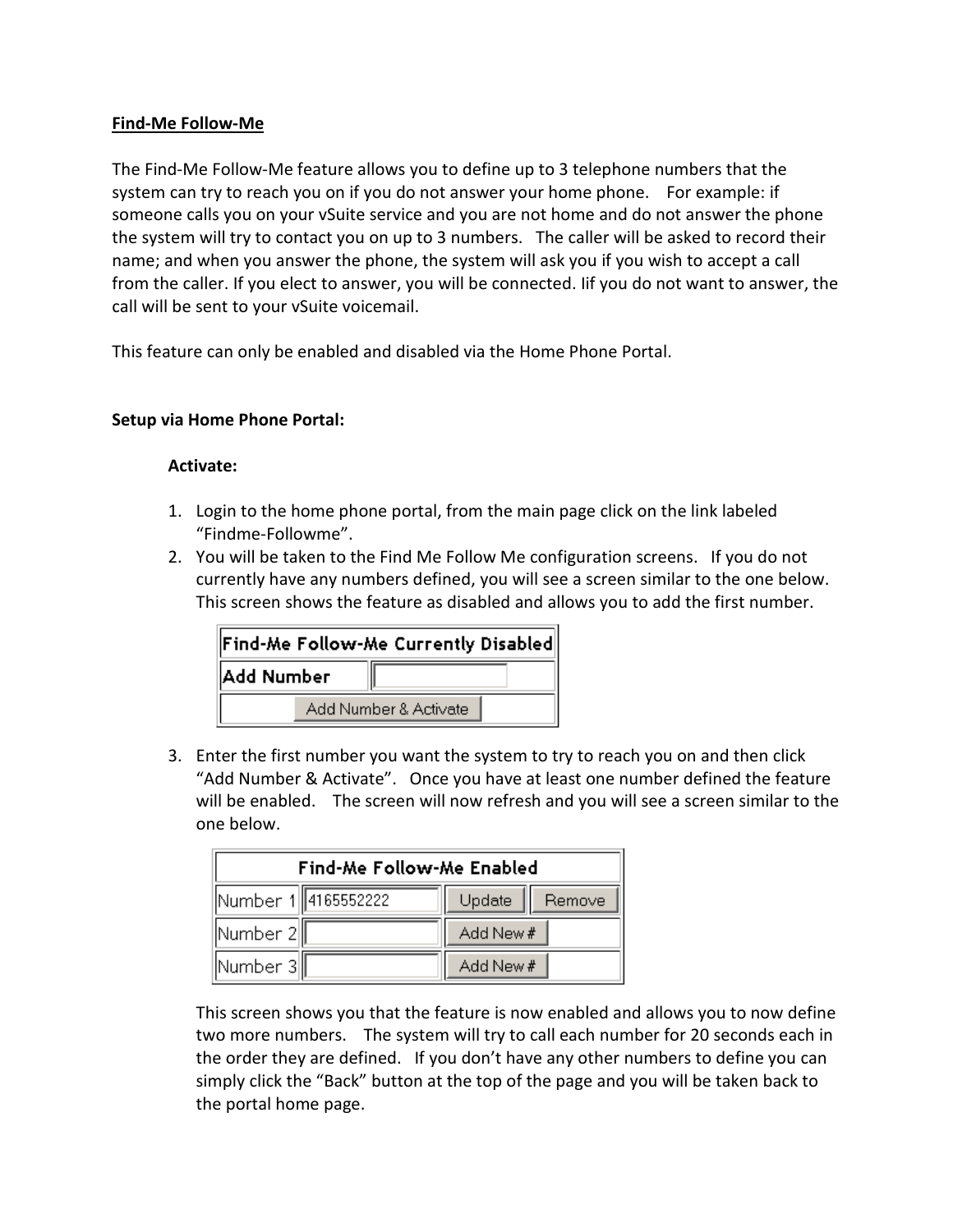#### Remove:

- 1. Login to the home phone portal, from the main page click on the link labeled "Findme-Followme".
- 2. If the feature has been enabled, you will see a screen similar to the one below.

| <b>Find-Me Follow-Me Enabled</b> |                  |  |  |
|----------------------------------|------------------|--|--|
| Number 1  4165552222             | Update<br>Remove |  |  |
| ∥Number 2∥                       | Add New #        |  |  |
| Number 3                         | Add New #        |  |  |

Simply click on "remove "beside each of the numbers you wish to remove and the system will no longer use that number. Once you have removed all three numbers the feature will automatically become disabled.

3. You will see the screen below that shows the feature is disabled once all numbers are removed.

| $\ $ Find-Me Follow-Me Currently Disabled $\ $ |  |  |  |
|------------------------------------------------|--|--|--|
| Add Number                                     |  |  |  |
| Add Number & Activate                          |  |  |  |

You can now click the "Back" link at the top of the page and you will be returned to the Home Phone Portal main page.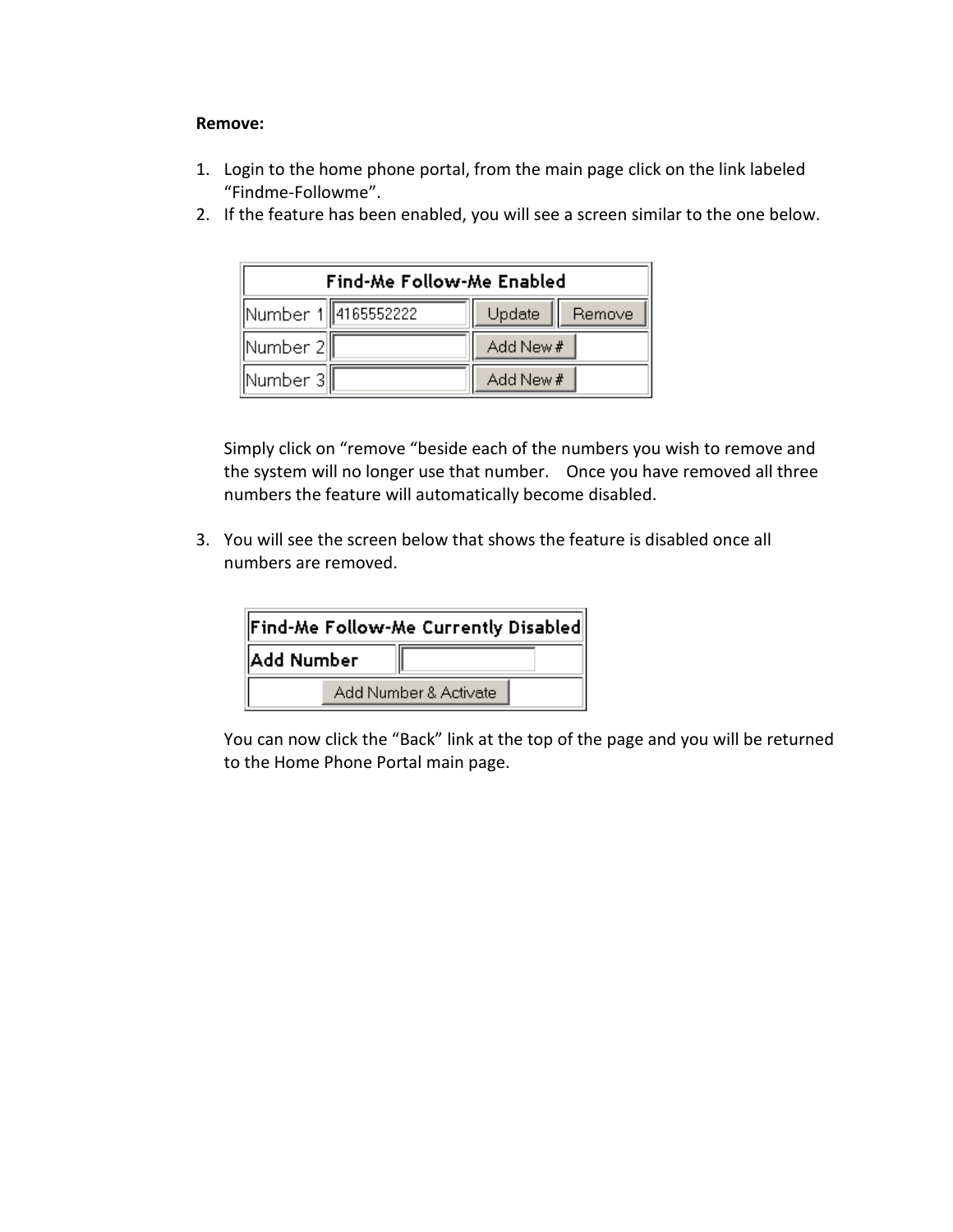#### Ring Groups

The Ring Group feature allows you to configure up to 3 telephone numbers that will ring simultaneously when your home phone service is called. For example: if you want your cell phone to ring at the same time as your home phone rings when someone calls you then you would enable a ring group and put your cell phone number as the contact number. This feature is different than the Find Me Follow Me as it rings all phones at the same time including your home phone. Each remote phone will ring for 20 seconds. After that time the call will only ring on your home phone until it goes to your voicemail. When any of the phones are answered the other phones will stop ringing. Please note that if you have a voicemail on one of the remote numbers and it answers the caller will be connected to that voicemail and not to you vSuite voicemail service.

Ring Groups may only be setup via the Home Phone Portal.

#### Setup via Home Phone Portal:

#### Activate:

- 1. Login to the home phone portal, from the main page. Click on the link labeled "Ring Group"
- 2. The feature is disabled until you define the first number. A screen similar to the one below will appear.

| $\ $ Your Ring Group is Currently Disabled $\ $ |                       |  |  |
|-------------------------------------------------|-----------------------|--|--|
| Add Number                                      |                       |  |  |
|                                                 | Add Number & Activate |  |  |

- 3. Enter the first telephone number you wish to activate. Click on "Add Number & Activate". The system will now enable the Ring Group and re-fresh the page to show you that the feature has been activated.
- 4. The screen below shows you that the feature is now active and gives you the ability to add two more phone numbers to the ring group.

| Your Ring Group is currently Enabled |                  |  |  |
|--------------------------------------|------------------|--|--|
| Number 1 4165551234                  | Update<br>Remove |  |  |
| Number 2                             | Add New #        |  |  |
| Number 3                             | Add New #        |  |  |

Simply enter a 10 digit telephone number and then click the "Add New #" button to activate the additional numbers.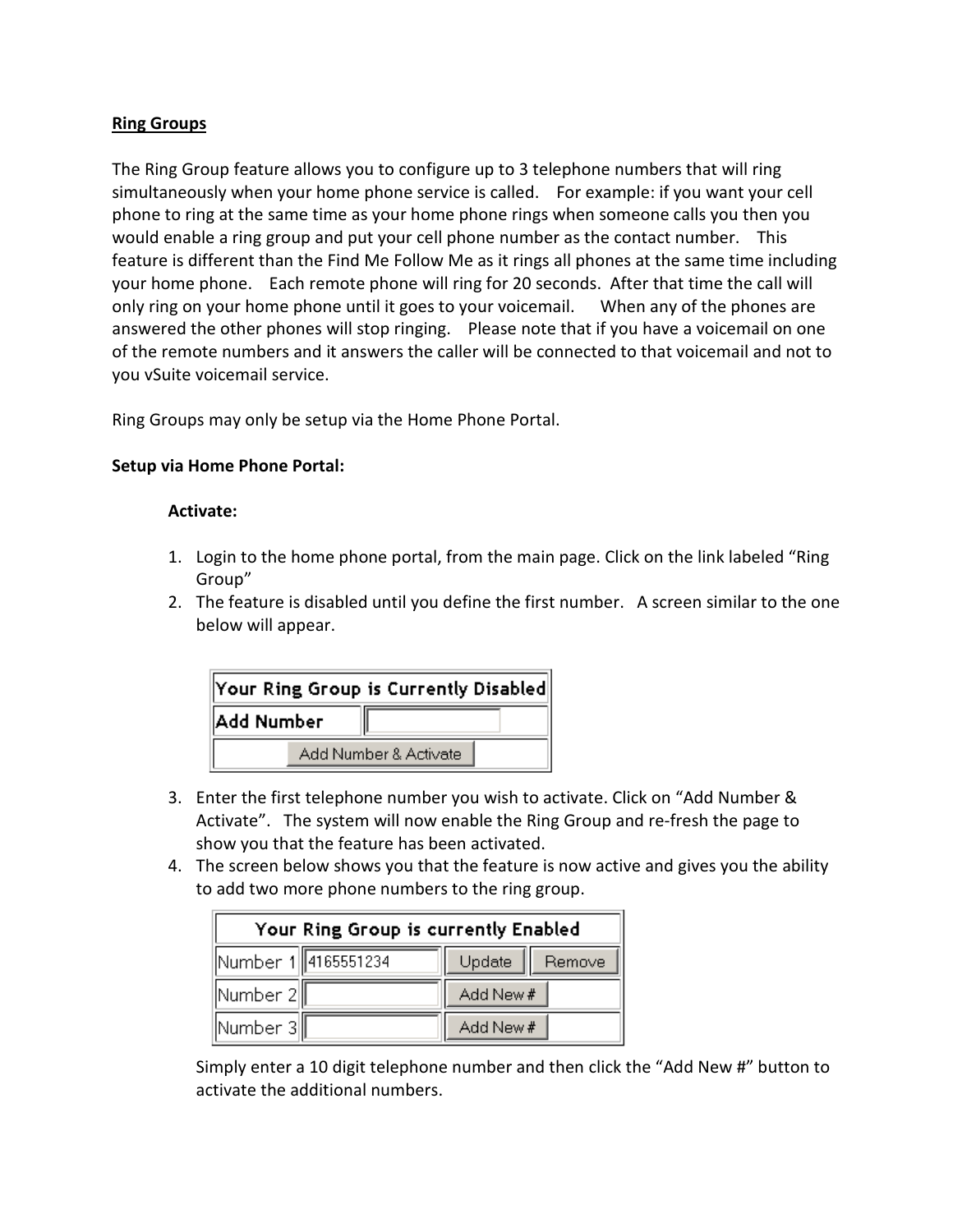#### Remove:

- 1. Login to the home phone portal, from the main page. Click on the link labeled "Ring Group"
- 2. The ring group page will be displaced and show you the listing of the numbers currently active in the Ring Group. You may remove one or all of the numbers from this page. If you remove all numbers, the feature will become disabled.

| Your Ring Group is currently Enabled |                  |  |  |
|--------------------------------------|------------------|--|--|
| Number 1  4165551234                 | Update<br>Remove |  |  |
| ∥Number 2∥                           | Add New #        |  |  |
| ∥Number 3∥                           | Add New #        |  |  |

Once you have removed all the numbers simply click the "Back " button and you will be taken back to the Home Phone Portal main page.

3. When you remove the last number the screen below will change and show you the following screen confirming the feature is now disabled.

| $\ $ Your Ring Group is Currently Disabled $\ $ |                       |  |  |
|-------------------------------------------------|-----------------------|--|--|
| Add Number                                      |                       |  |  |
|                                                 | Add Number & Activate |  |  |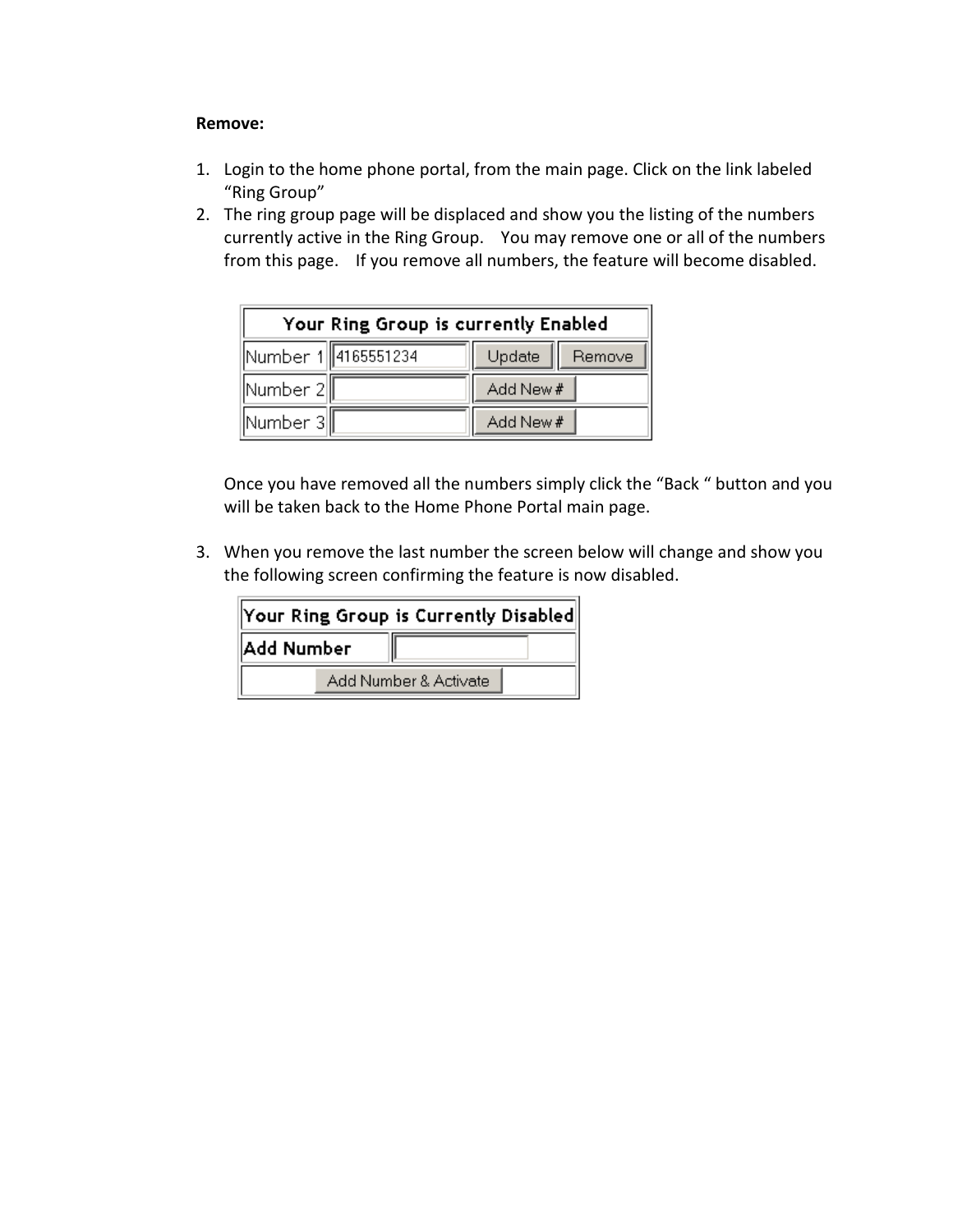#### VoiceMail

The vSuite Voiice Mail system allows you to receive message from callers when you are not available or do you do not answer the telephone. The vSuite voice mail system also has the ability to send a notification to you via a number of different methods when you have a new voice mail. Below you will find details on how to configure the different options associated with the Voice Mail service.

#### First Time Configuration

- 1. From any telephone connected to the vSuite service simply dial "\*98", the system will prompt you for a password. If this is your first time configuration, the default password will be your telephone number.
- 2. The system will then direct you to perform some initial setup options.
	- a. You will be asked to select a new password; your password may be up to 10 digits in length
	- b. You will be asked to record your greeting; this greeting will be played to callers when you do not answer the telephone.
- 3. After step 2 is completed your voice mail will now be activated and ready to receive calls.

#### Receiving Messages

There are two methods to retrieve messages that are left on your voicemail; one is via the telephone using a "\*" feature code and the other is via the Home Phone Portal. Both methods are detailed below.

#### Access via "\*" feature code

- 1. From any phone connected to your vSuite service dial "\*98", you will be prompted to enter your password.
- 2. Once you are logged in, the system will tell you how many new messages you have and allow you to listen to them.
- 3. Below is a list of commands available in the voicemail system and a description of what each command does.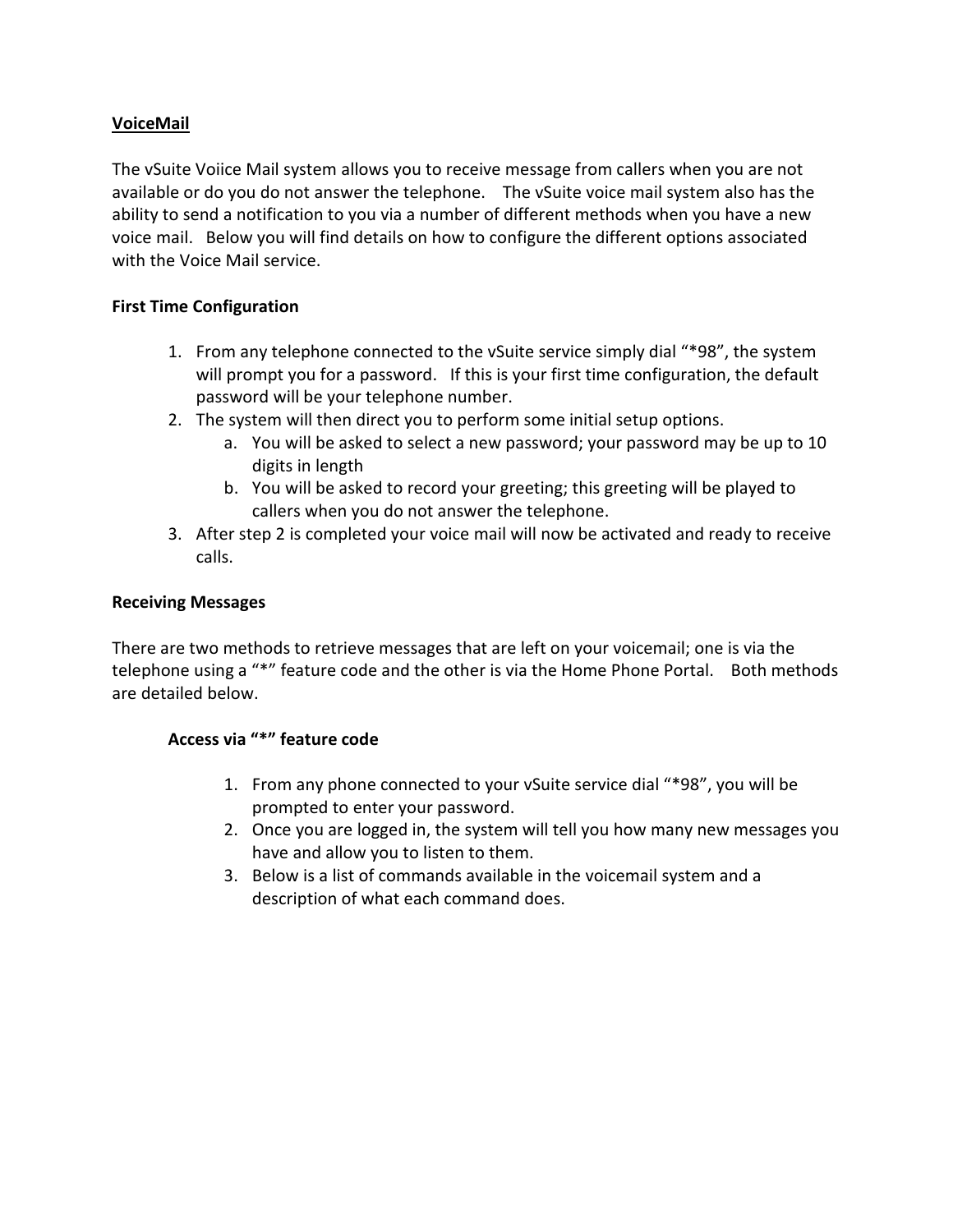#### Voice Mail Menu Structure

- 1 Starting playing new messages that are in your mailbox.
	- $\circ$  4 While playing pressing "4" will play the previous message
	- $\circ$  5 While Playing pressing "5" will repeat the current message playback
	- $\circ$  6 While Playing pressing "6" will play the next message
	- o 7 While Playing pressing "7" will delete the current message
	- $\circ$  9 While Playing pressing "9" will allow you save the current message
	- o \* While Playing pressing "\*" will rewind
	- o # While Playing pressing "#" will fast forward
- $\bullet$  0 Pressing "0" will take to the options menu
	- $\circ$  1 Pressing "1" in the options menu allows you to record your personal greeting. This greeting will be played to callers when they reach your voicemail.
	- $\circ$  5 Pressing "5" in the options menu allows you to change your current mailbox password.

#### Access via Home Phone Portal

You may also use the vSuite Home Phone Portal to retrieve your voicemail messages. In order to use the Home Phone Portal you need to login and click the "Voice Mail" button at the top of the screen. You will be taken to a screen that looks similar to the one below, this page will list all your current voice mails and allow you to play them back on your computer.

### ADD SCREEN

#### VoiceMail Notification Configuration

When you have a new message waiting in your mail box,you will hear a stuttered dial tone when you pick-up any telephone on the line. If your telephones have a message waiting indicator light, this light will also be enabled when a message is left for you.

Along with the standard method vSuite provides two additional notification methods that can be enabled and configured via the Home Phone Portal.

#### Voice Mail Forwarding:

Voice Mail Forwarding allows you to specify an email address that the vSuite voice mail system will email a digital copy of the voicemail to. The voicemail can then be played on your computer. The voicemail file will be sent as an attachment to the email and will be a WAV formatted audio file.